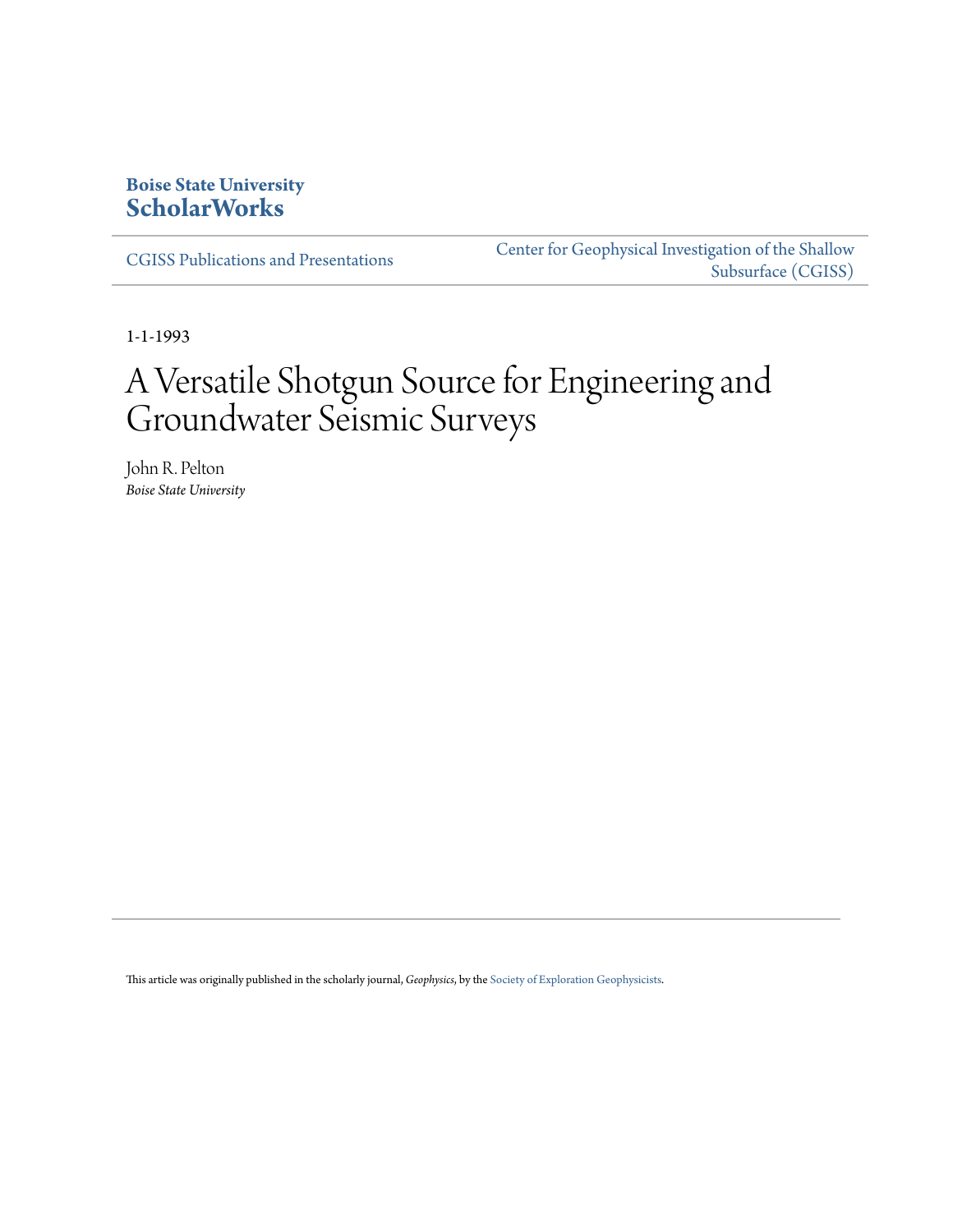## **Short Note**

# **A versatile shotgun source for engineering and groundwater seismic surveys**

### James C. Parker, Jr.\*, John R. Pelton\*, and Martin E. Dougherty\*

#### INTRODUCTION

We describe an electrical seismic gun that is capable of firing 8-gauge blank black powder shells in a water-filled borehole under relatively high hydrostatic pressures. The new seismic gun is a modified version of the electrical shotgun source for engineering seismic surveys introduced by Pullan and MacAulay (1987). Our modifications seal the firing circuit and 8-gauge shell against water entry so underwater detonation will occur reliably at depths to at least 80 m (0.9 MPa atmospheric pressure). Source energy is controlled by varying the size of the black powder load in the shell from 50 grains to 500 grains (10 kJ to 100 kJ). Although our seismic gun may be used in any seismic application suitable for modest explosive charges, it was initially developed as a versatile source for use in seismic investigations of the shallow subsurface (primarily engineering and groundwater studies). As of this writing, the gun has been used for optimum offset and CMP high-resolution seismic reflection profiling, engineering refraction surveys, fixed-source and variable-source noise tests, and vertical traveltime measurements in water wells. Other potential uses include VSP and borehole-to-surface or borehole-to-borehole seismic tomography .

#### DESIGN AND ASSEMBLY

Design of the new gun is based on several requirements: (1) the gun must be functional in water at depths encountered in shallow boreholes (e.g., water wells up to 100-m depth); (2) the gun must be capable of using a variety of g-gauge source energies; (3) the gun must be easy and safe to use with standard precautions. Early tests using mechanical and electromechanical designs suggested that an electrical gun (no moving parts) using an explosives blaster to detonate electrical 8-gauge shells best met the above requirements. The current design is described below in terms of four subassemblies (chamber, breech, pipe, and hanger). Straight threads are used throughout so that mating parts can be compressed rather than locked together. Pipe threads (such as those used in domestic steel plumbing) are not acceptable because they are locking threads and are rated for pressures less than the pressures encountered in water-filled boreholes. In the construction details that follow, part numbers are given in parentheses for comparison with Figure 1 which is a schematic plan for the fully assembled gun.

#### Chamber

The basic source is an 8-gauge (21 mm) industrial blank shotgun shell (Part 4) with an electrical primer and standard hull. A standard hull for an 8-gauge shell holds a maximum of 300 grains of black powder or a comparable amount of Pyrodex powder. To prepare a load over 300 grains, the hull is removed and a sleeve is placed over the brass rim of the shell. The resulting oversized 8-gauge shell can be made to hold any size load by simply adjusting the length of the sleeve. An alternate method of constructing 8-gauge shells to hold more than 300 grains is to insert a piece of  $1/2$ -inch diameter thin-walled polyvinylchloride (PVC) tubing into the shell hull. The PVC tubing is glued inside the hull and the size of load determines the tubing length. Both methods of preparing 8-gauge loads greater than 300 grains were developed by a commercial supplier and are available up to a maximum load of 500 grains. The standard chamber (Part 3) is used with standard g-gauge shells (loads up to 300 grains). Overall length of the standard chamber is the same as the untrimmed standard 8-gauge hull so that the chamber can be placed in mud with no barrel to plug. A second chamber is used with oversized 8-gauge shells loaded with more than

Presented at the 61st Ann. Internat. Mtg., Society of Exploration Geophysicists. Manuscript received by the Editor December 13, 1991; revised manuscript received April 5, 1993.

<sup>\*</sup>Formerly Center for Geophysical Investigation of the Shallow Subsurface, Boise State University; presently Idaho Division of Environmental Quality, 1410 North Hilton, Boise, ID 83706.

<sup>‡</sup>Center for Geophysical Investigation of the Shallow Subsurface, Boise State University, 1910 University Drive, Boise, ID 83725. © 1993 Society of Exploration Geophysicists. All rights reserved.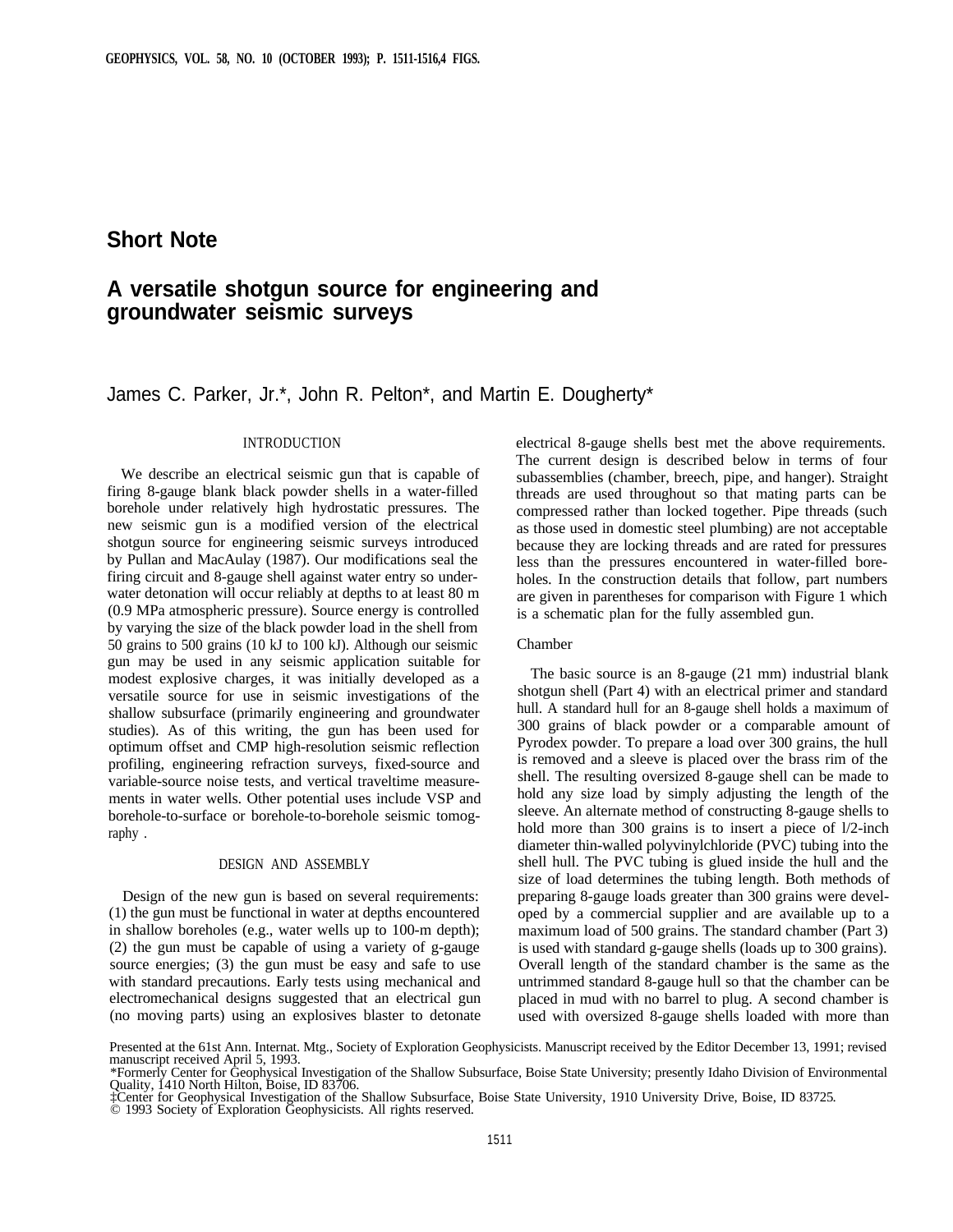300 grains. Both chambers are constructed from a high strength steel alloy and employ a rupture seal and rupture seal holder. The rupture seal holder (Part 1) is made from cold-rolled steel and is threaded onto the chamber with l-3/4 x 8 thread. The seal-holder holds a piece of l/16-inch to l/4-inch thick rubber or neoprene seal material (Part 2) against the chamber end; the seal ruptures when the shell is detonated. A rupture seal is needed for water depths greater than approximately 8 m to prevent water from entering the 8-gauge shell before firing (wet powder is difficult to ignite).

#### Breech

The breech (Part 8) holds the commercially available electrode assembly (Part 7) and is made from cold-rolled round steel cut down to the same diameter as 2-inch schedule-160 pipe and fitted with two O-ring seals. The first O-ring seal (Part 13), between the breech and pipe (Part 18), is designed to prevent water from entering the gun and shorting the firing circuit. A second O-ring seal (Part 5) is placed on top of a threaded boss used to attach the chamber to the breech. This O-ring prevents water from covering the back of the shell that could also short the firing circuit. Proper contact between the primer on the 8-gauge shell and the stainless steel electrode firing pin (Part 12) is assured by hand tightening the chamber so that the O-ring is compressed. Thread designs are l-7/8 x 8 (between the breech and pipe) and l-1/8 x 12 (on the boss between the breech and chamber). The electrode assembly is attached to the gun's internal wiring through a neoprene boot (Part 10) and is fitted with an O-ring seal (rated at 140 MPa) at its contact with the breech. Shrink tubing (Part 11) and nylon bushings (Parts 6 and 9) are used to insulate the firing pin from the breech. The lower nylon bushing (Part 6) is also needed to insulate the breech from an area as large as the primer on the shell. To prevent recoil from driving the lower nylon bushing into the breech, the breech is machined with a shoulder stop. Although the grounding screw (Part 16) can attach the electri-

cal ground wire (Part 17) anywhere along the gun, attachment to the breech is convenient. To add to the gun's versatility, the boss thread design was chosen to allow use of an expendable polystyrene capsule which is threaded onto the breech in place of the chamber. These commercially available capsules hold 8-gauge shells with black powder loads up to 500 grains and are destroyed upon detonation.

#### Pipe

The pipe (Part 18) protects the internal wiring, gives the gun weight to reduce recoil, and allows straight threads to be used in the construction of the gun. The material chosen is 2-inch schedule-160 black pipe of length 1.5 m. This pipe has extra thick walls (approximately 3/8 inch) which allow l-7/8 x 8 threads to be used. One end of the pipe is chamfered (the hanger end) to allow an end plug (Part 19) to be welded to the pipe. The end plug, formed from 2-l/2-inch cold-rolled round steel, is cut down to match the diameter of the pipe. The end plug has l-7/8 x 8 external threads to allow the hanger (Part 23) to be attached to the gun. Welding the end plug to the pipe is accomplished with a deep V-bead. A commercially available bulkhead connector (Part 21) is threaded into the end plug. The mating cable with cable connector (Part 22) and O-ring seal (between the bulkhead connector and the end plug) are rated at 140 MPa. Wires soldered to pigtails of the bulkhead connector complete the circuit to the breech end of the gun. The soldered junction (not shown in Figure 1) is covered with shrink tubing for protection. It is necessary to prewind the internal wires to prevent unnecessary tangling during final assembly.

#### Hanger

The hanger (constructed of a 20-cm length of 2-inch schedule- 160 black pipe) encloses the bulkhead connector and provides a secure connection for the hoist cable (Part 26). As mentioned above, the hanger screws to the external threads on the end plug. To prevent this connection



FIG. 1. Schematic plan of the electrical seismic gun. Parts are drawn to scale except that the length of the pipe connecting the breech and hanger subassemblies has been shortened greatly to permit a more detailed illustration. Circled numbers refer to the following parts: (1) rupture seal holder, (2) rupture seal, (3) standard chamber, (4) 8-gauge shell, (5) O-ring at base of shell, (6) lower nylon bushing, (7) electrode assembly, (8) breech, (9) upper nylon bushing, (10) neoprene electrode boot, (11) shrink tubing with silicone grease covering electrode firing pin, (12) electrode firing pin, (13) O-ring between pipe and breech, (14) bullet connector, (15) spade connector, (16) grounding screw, (17) electrical ground wire, (18) pipe (shortened for this illustration), (19) end plug, (20) set screw, (21) bulkhead connector, (22) cable (to blaster) with cable connector, (23) hanger, (24) clevis pin, (25) locking pin, (26) aircraft (hoist) cable. The overall length and total weight of the gun depends on the pipe length (a pipe of 1.5-m length results in a 1.9-m overall length and 25-kg total weight).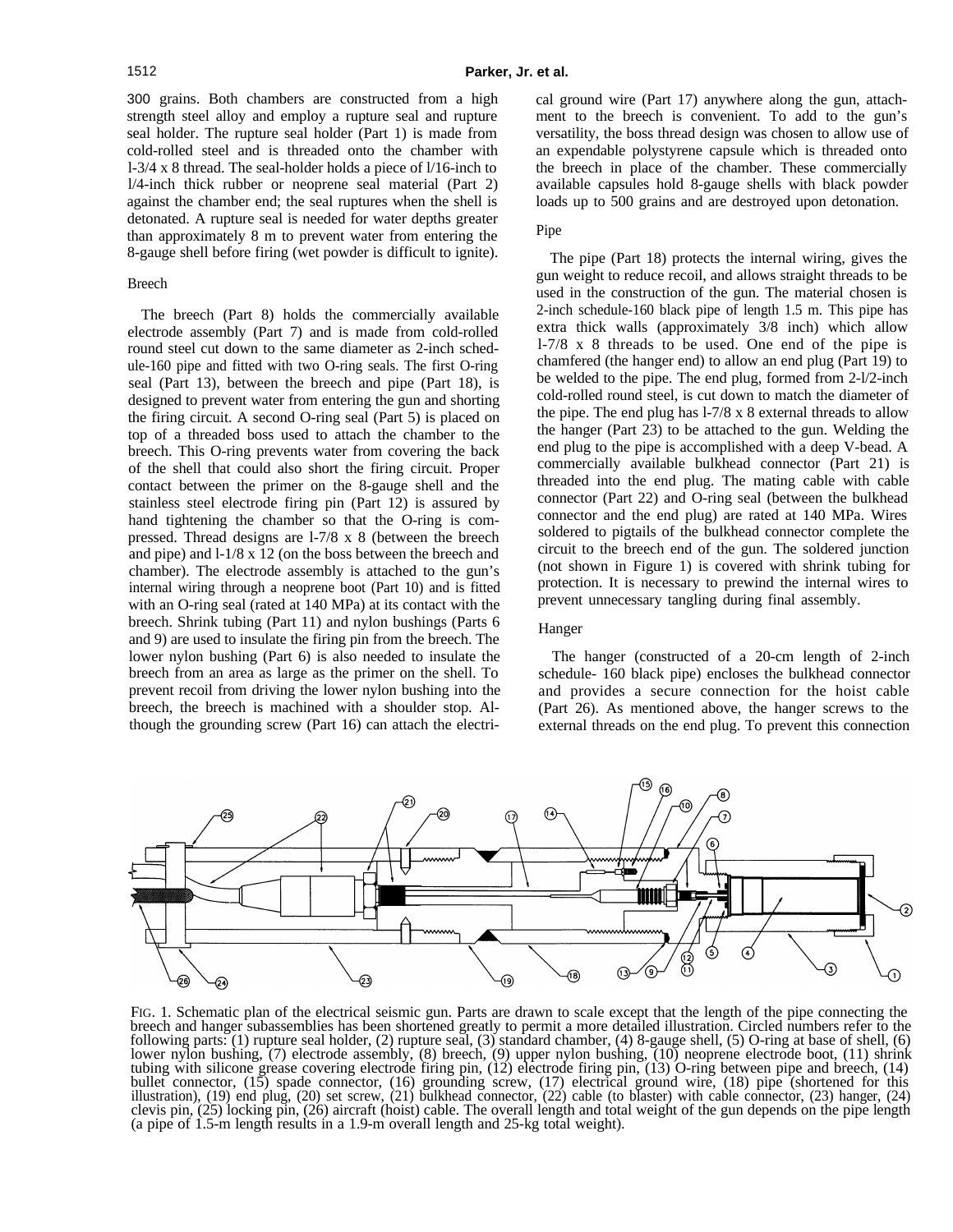from separating in downhole applications, it is locked to the end plug with set screws (Part 20). At the top of the hanger, a clevis pin (Part 24) is used to attach a l/4-inch diameter aircraft steel hoist cable with tensile strength of 6200 N (1400 lbs).

#### BANDWIDTH AND REPEATABILITY

Characteristics of the seismic energy produced by the new gun in a steel-cased borehole were measured at Quarry View Park in Boise, Idaho. The shallow subsurface at this site is composed of 170 m of fluvial and lacustrine sediments underlain primarily by basaltic and rhyolitic rocks. Nearsurface sediments at the time of the test were unsaturated and the water table was at 9.9-m depth. An 8-gauge shot record (Figure 2a) was generated by the new gun with a 500-grain black powder load under 2.3 m of water at the bottom of a steel-cased borehole (12.2-m total depth). To provide a comparison with a different explosive source, another shot record (Figure 3a) was acquired under identical experimental conditions using 9.2 g of detonating cord fixed by a small weight at the bottom of the borehole and detonated with a seismic-quality electrical blasting cap. Receivers were l00-Hz geophones (0.6 critical damping) planted at 2-m intervals over a flat profile at 52-146 m in length. An electrical blaster was used to detonate the sources and to simultaneously trigger the seismograph.

Examination of both records (Figures 2a and 3a) shows ringing (possibly from casing vibration) for approximately 40 ms following the first arrival, with the earliest probable reflections interpreted at times greater than 100 ms. The reflection between 170-200 ms likely represents a geologic sequence at 170-212 m depth consisting of basaltic material of 24-m thickness underlain by 18 m of medium to coarse sandstone, and a relatively thick layer of silicic volcanic rocks (W. Burnham, personal communication, 1990). Surface waves are not well developed on either record, and an



FIG. 2. Quarry View Park source test for 8-gauge 500-grain black powder load fired by new seismic gun in steel-cased borehole: (a) unprocessed 48-channel field record (each trace has been multiplied by the same scalar to preserve relative amplitudes within the record); (b) average amplitude spectrum for all 48 traces (duration O-500 ms); (c) average amplitude spectrum for l00-ms reflection window shown in (a). Acquisition parameters: shot depth 12.2 m (water depth 2.3 m), analog band-pass filter 100-2000 Hz, sampling rate 0.1 ms, minimum offset 52 m, maximum offset 146 m, station spacing 2 m, single vertical 100-Hz geophones (Mark L-40 A-2) damped at 0.6 critical, digital instantaneous floating point seismograph (Bison 9048), seismograph trigger taken from electrical blaster.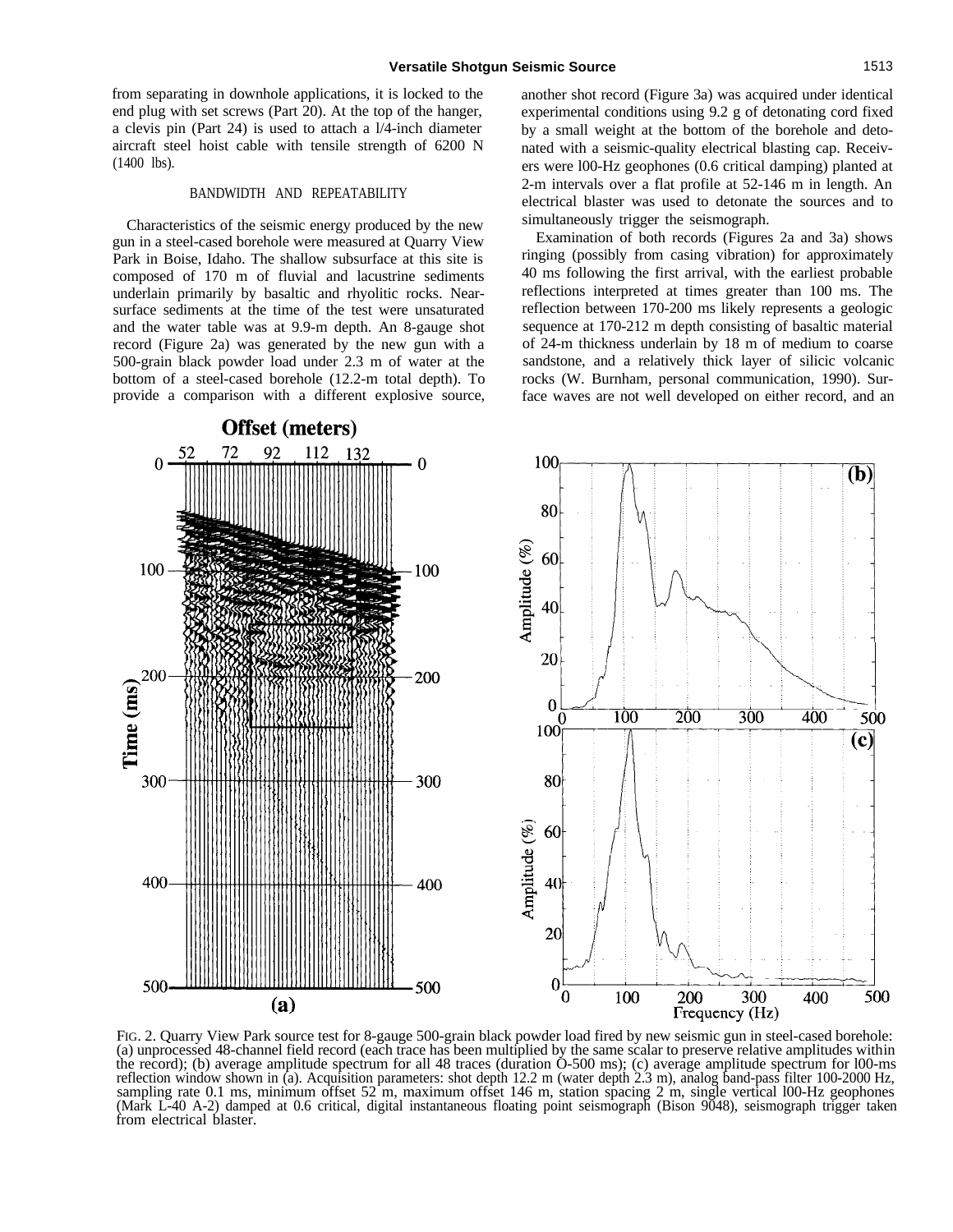air wave (somewhat stronger for the detonating cord source) traverses the records at 330 m/s apparent velocity.

The average whole-trace amplitude spectrum for the Quarry View Park 8-gauge data is peaked near 110 Hz, with a secondary peak near 185 Hz, and significant frequency content to 400 Hz (Figure 2b). Computation of spectra within different windows (not shown) suggests that the 185-Hz energy is most prominent in the early ringy part of the record, and the persistence of significant frequency content to 400 Hz results from high-frequency energy in the nearoffset traces. The average amplitude spectrum of the 170-200 ms reflection (included within a 100-ms window) shows a peak frequency of 110 Hz with significant energy between 40-200 Hz (Figure 2c). Rapid falloff of the spectra below 100 Hz is caused by the combined effect of l00-Hz geophones and a 100-Hz low-cut acquisition filter. Similar properties are observed in the spectra computed for the detonating cord source (Figures 3b and 3c).

Repeatability of the new gun was examined as part of the Quarry View Park test by comparing seismograms generated by two different 8-gauge (500 grain) shots with all acquisition parameters held constant. Raw unnormalized traces recorded at a given offset were superposed to provide a qualitative impression of repeatability (Figure 4). The superposition of traces indicates good consistency of both waveform shape and amplitude, and also indicates that the largest discrepancies in trace amplitude typically occur at early arrival times where absolute amplitudes are also largest (i.e., the first 25-50 ms after the first break). An estimate of the average size of the amplitude discrepancy was made by subtracting traces after aligning the first breaks and then computing the root-mean-square (rms) residual. In the Quarry View Park test, the rms residual is typically 15-20 percent of the rms amplitude of the original two traces under comparison.

Another aspect of repeatability is the consistency between time zero at the seismograph and the actual detonation of the 8-gauge shell. Precise timing of the first peaks in Figure 4 data indicates a uniform static shift of 0.3 ms between traces, suggesting that there is a reasonably consistent time relationship between the seismograph trigger from the blaster and detonation of the 8-gauge shell, at least for the two repeated



FIG. 3. Quarry View Park source test for 9.2 g detonating cord plus seismic-quality blasting cap detonated in steel-cased borehole: (a) unprocessed 48-channel field record (each trace has been multiplied by the same scalar to preserve relative amplitudes within the record); (b) average amplitude spectrum for all 48 traces (duration O-500 ms); (c) average amplitude spectrum for 100-ms reflection window shown in (a). Acquisition parameters same as in Figure 2.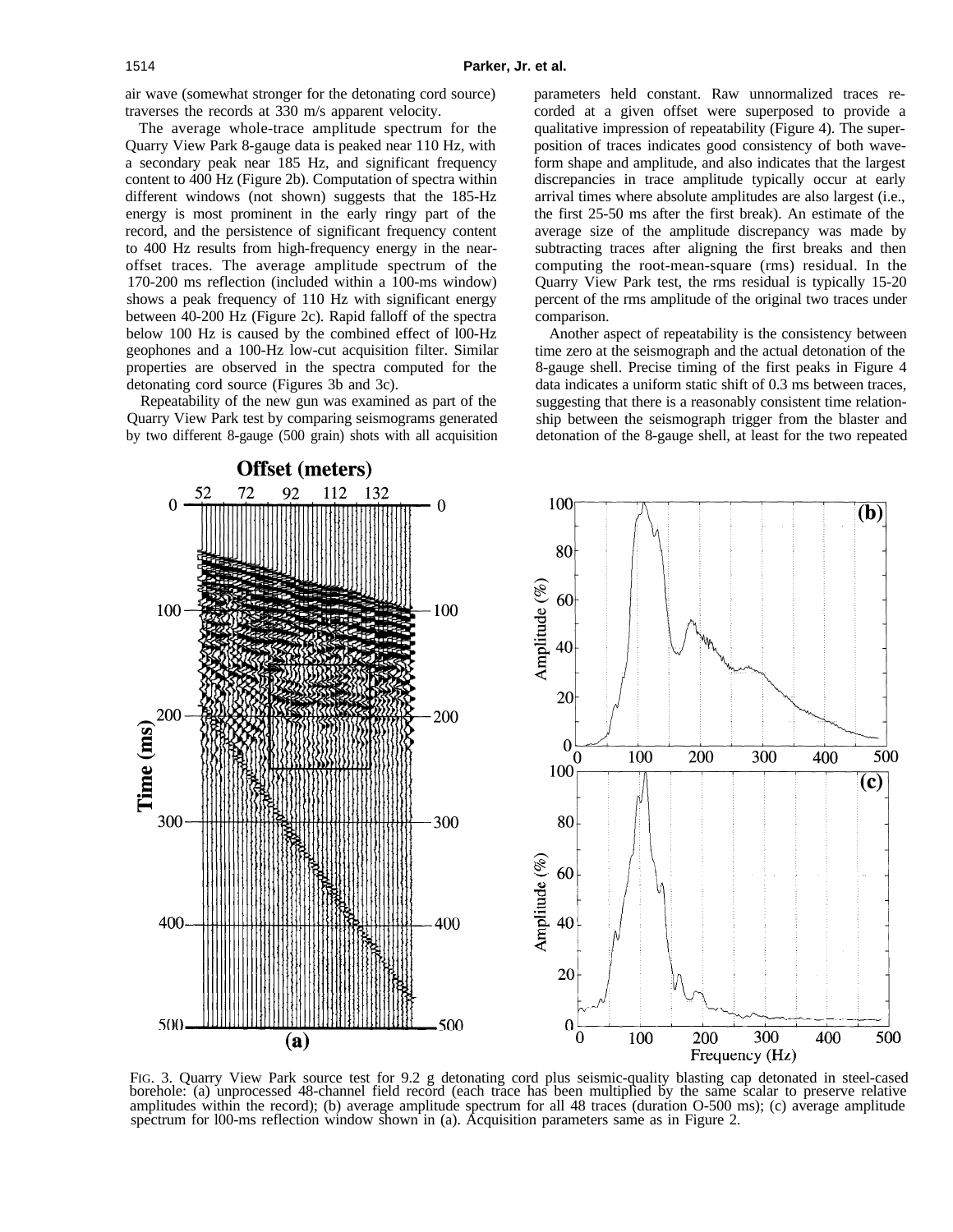shots in the Quarry View Park test. However, we have noticed static shifts of several ms between repeated shots in other experiments where acquisition parameters were tightly controlled, and suspect (but have not proven) occasional variability in the detonation delay of the electrical primer used in 8-gauge shells. Therefore, it may be advisable to use



FIG. 4. Comparison of traces from Quarry View Park repeatability test for &gauge, 500-grain black powder loads fired by new seismic gun. Gun was fired twice with all acquisition parameters held constant (acquisition parameters same as in Figure 2). Raw unnormalized trace pairs at three different offsets have been plotted after alignment on first breaks.

a mechanical impulse trigger for the seismograph in some applications involving electrically detonated 8-gauge shells (e.g., an application where automatic vertical stacking of high-frequency seismograms is done in the field).

The SEG Engineering and Groundwater Committee sponsored comparison tests of shallow seismic sources at field sites in New Jersey (1985) and in California (1988) which were summarized by Miller et al. (1986; 1992). The seismic gun described here was not included in the SEG source tests because it was developed after their conclusion. However, it is reasonable to expect that the performance characteristics (i.e., energy output and spectral content) of our source at the SEG sites would have been similar to those reported by Miller et al. (1986; 1992) for 8-gauge downhole seismic guns firing blanks. It is also important to note that because of differences in site properties and experimental procedure, the results of the Quarry View Park test cannot be strictly compared with the SEG source studies.

#### DISCUSSION AND CONCLUSIONS

Approximately 300 test firings of the new seismic gun confirm that the seals function properly and detonation is reliable at different depths in water-filled boreholes. At present, the maximum water depth at which we have successfully test-fired the gun is 80 m in an aquifer test well (0.9 MPa including atmospheric pressure). An absolute maximum depth for reliable operation of the new gun has not been established, but the lowest rated seal is the rupture seal which is anticipated to work properly at a water depth of at least 100 m (1.1 MPa). The gun requires that the shell and rupture seal (if water pressure is great enough to require a rupture seal) be changed after each shot. During the shell change, it may be necessary to wipe debris from the electrode if it appears to be fouled. The breech does not need to be disassembled and dried between shots which can be a serious problem with some electrically detonated seismic guns. Different source energy requirements can be met by different 8-gauge loads, and electrically detonated 8-gauge shells can be shipped and stored without special licenses or magazines. The source may be suspended in a borehole at various depths or may easily be seated in the mud at the bottom of a shallow well. There is no need for a drop-rod because an explosives blaster is used for detonation. Operation is simple but requires the usual safety precautions for working with seismic guns and electrically detonated explosives.

The new seismic gun provides a relatively inexpensive (\$250 for materials, cables extra) solution to the problem of impulsive source generation in a wide variety of surface or borehole seismic experiments designed to image shallow targets. Reliable operation is assured in water-saturated environments, the energy output is easily adjustable, transportation and storage of the source material is simplified relative to many explosives, and seismic crews require training on only one source device. However, experiments which require many repeated shots in a deep borehole may be impractical because of the need to raise the gun to the surface between shots for reloading. This disadvantage may be overcome in the future through the use of a gas feed line and the detonation of an explosive gas mixture in the